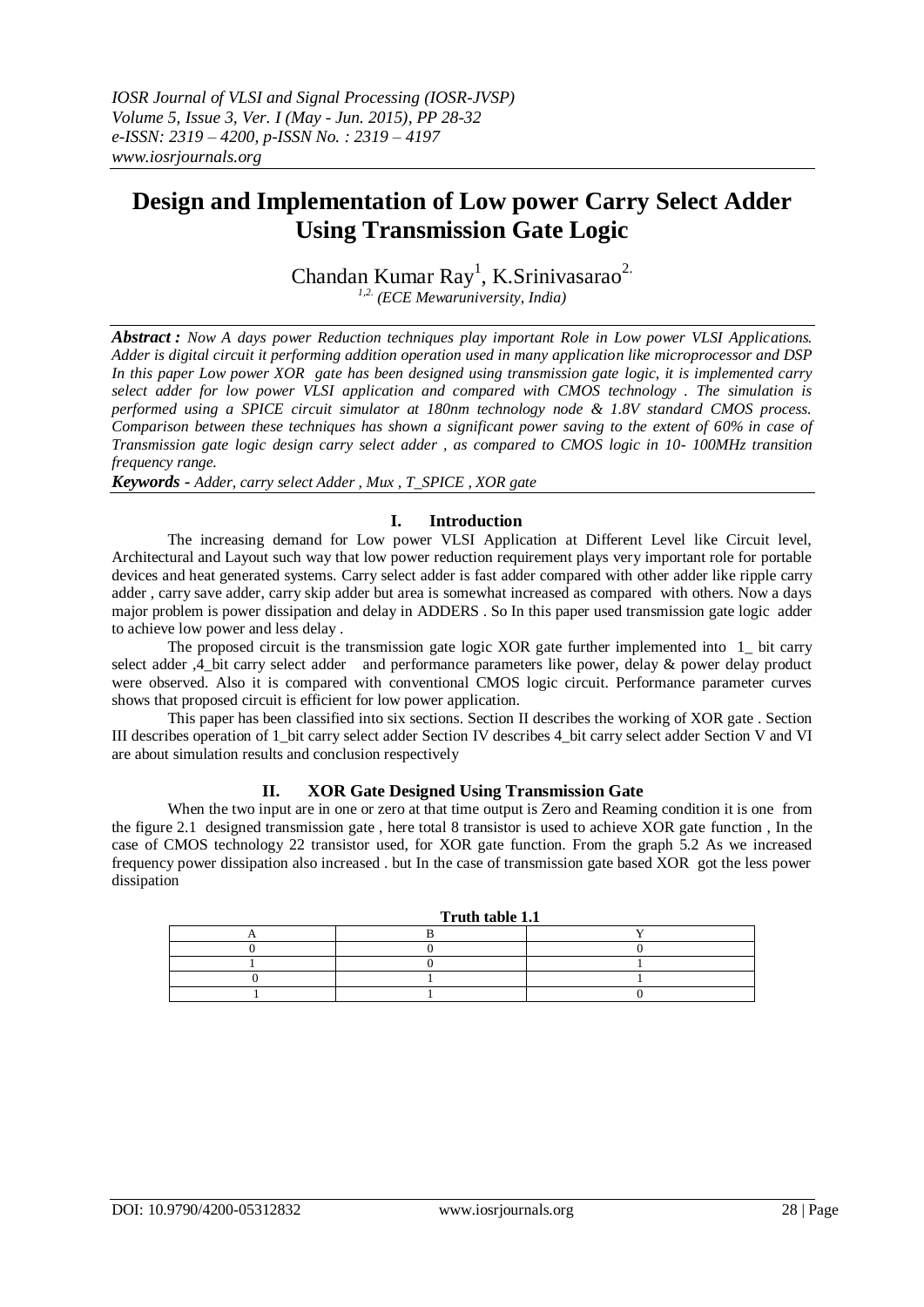

**Figure 1.1** XOR gate using Transmission gate

# **III. Bit Carry Select Adder Designed Using Transmission Gate Based XOR Gate**

In digital electronics adder is a digital circuit that performs addition of numbers, here 1\_bit full adder performing addition operation of three input bit and it is designed using two half adders. Carry select adder is designed with two Adder, if carry one selecting one adder and carry zero selecting another adder, In this way delay of carry select adder reduced compared with Normal Ripple carry select adder. But area is increased .From the graph 5.3, by using transmission gate logic circuits getting less power dissipation compared with CMOS technology.

| <b>Truth table</b> |  |  |            |       |
|--------------------|--|--|------------|-------|
|                    |  |  | <b>SUM</b> | CARRY |
|                    |  |  |            |       |
|                    |  |  |            |       |
|                    |  |  |            |       |
|                    |  |  |            |       |
|                    |  |  |            |       |
|                    |  |  |            |       |
|                    |  |  |            |       |
|                    |  |  |            |       |

# **IV. Bit Carry Select Adder Designed Using Transmission Gate Based XOR Gate**

The carry-select adder play important role to reduce the carry propagation delay. One for an input carry of logical zero and one for an input carry of logical one.

From the Figure 4 4 bit Addition operation is performing depending on input signal zero (or) one Adders are selected and finally based on multiplexer select line output sum and carry will be generated simultaneously. Due to this carry select adder speed of operation increased at the cost of doubling area.

From the Figure 5.6 it may be observed that as frequency increases, power dissipation of both the 4 bit carry select adders are increases whereas Transmission gate logic 4\_bit carry select adder have lesser power dissipation at every frequency in comparison to conventional CMOS.



**Figure 4 \_bit carry select Adder**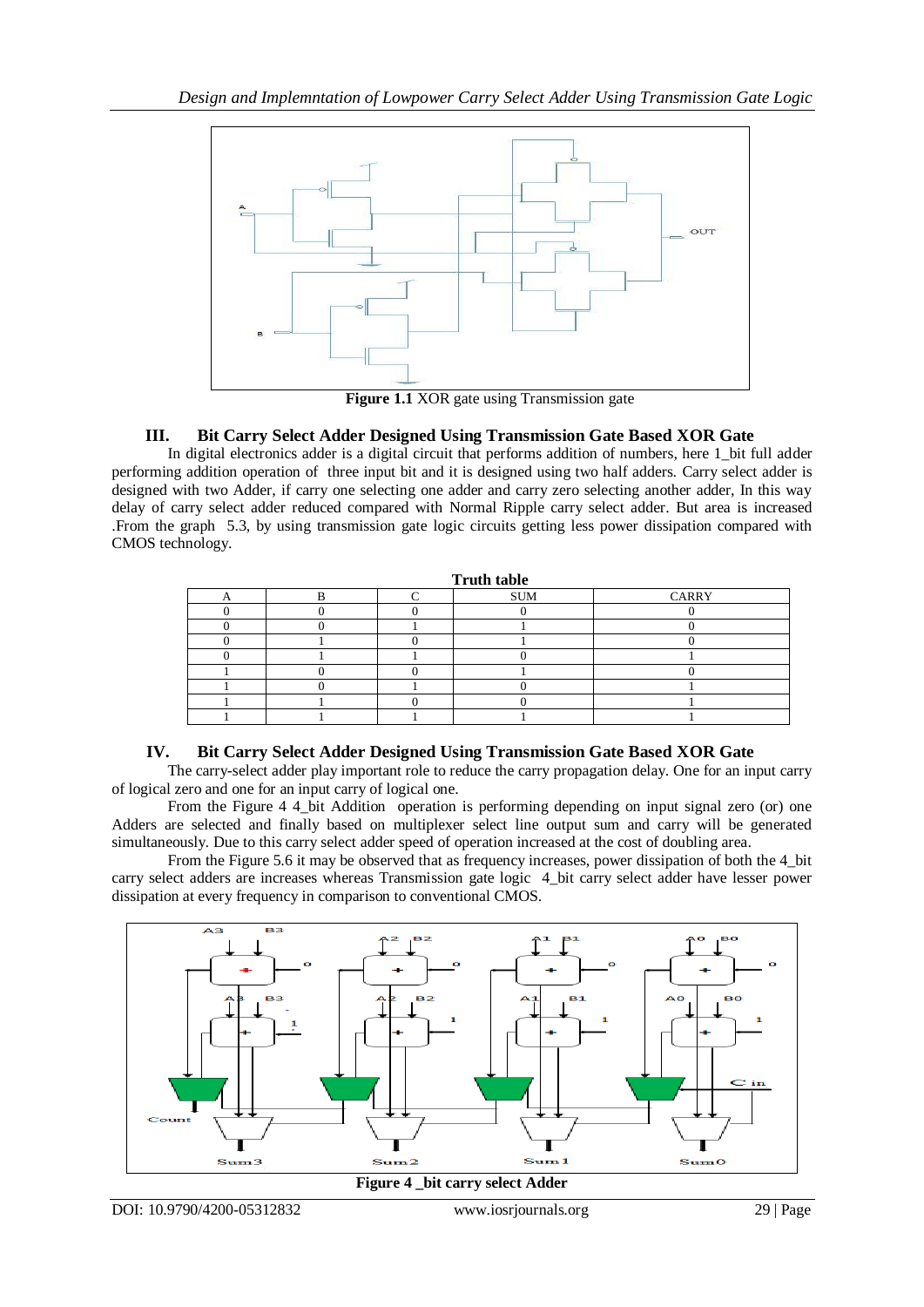

**V. Simulation Results And Discussion**

**Figure 5.1 Xor Gate designed using transmission gate Output**





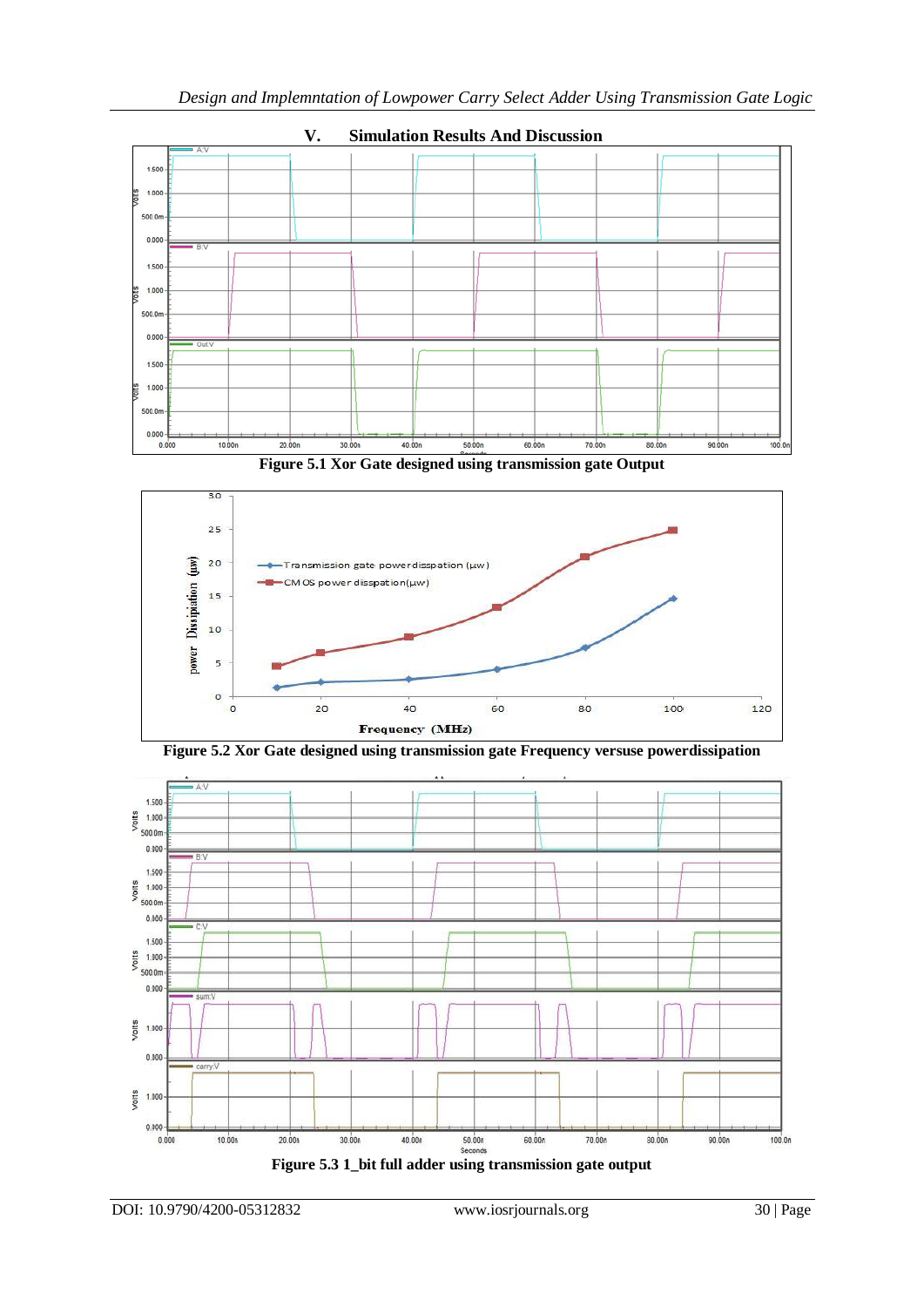





**Figure 5.5 4\_bit Carry select adder using transmission gate Output**



**Figure 5.6 4\_bit carry select adder using transmission gate Frequency versuse powerdissipation**